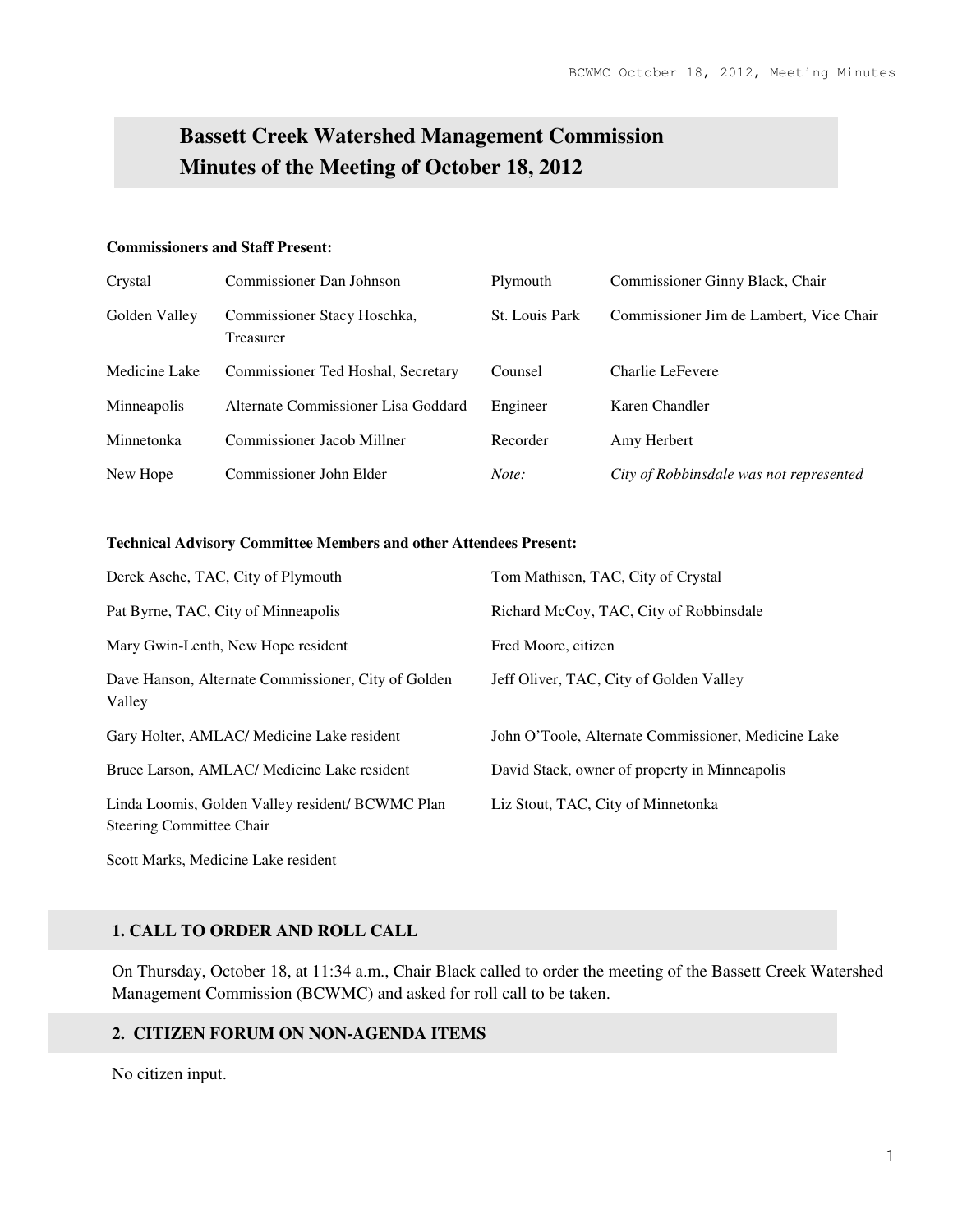## **3. AGENDA**

Commissioner Elder moved to approve the agenda. Alternate Commissioner Goddard seconded the motion. The motion carried unanimously with eight votes in favor [City of Robbinsdale absent from vote].

#### **4. CONSENT AGENDA**

Alternate Commissioner Goddard moved to approve the Consent Agenda. Commissioner Millner seconded the motion. The motion carried unanimously with eight votes in favor [City of Robbinsdale absent from vote]. [The following items were approved as part of the Consent Agenda: the September 20, 2012, meeting minutes, the October 2012 Financial Report, Payment of invoices, Legal Counsel Communications, Final Reimbursement Request from the City of Plymouth for Bassett Creek Reach 2 Restoration Project, Reimbursement Request from the City of Plymouth for the Feasibility Study for the Four Seasons Mall Area Water Quality Project, and the Proposed Agreement with the City of Golden Valley for the Preparation of the Feasibility Report for Water Quality Improvement Project BC-7 (Briarwood/ Dawnview).]

#### **5. NEW BUSINESS**

**A. Request from AMLAC (Association of Medicine Lake Area Citizens) to Install Controllable Weir at the Medicine Lake Dam.** Chair Black provided background on the request, including the fact that this issue was in front of the Commission at its March 15, 2012, meeting. She said that at that time the Commission recommended that AMLAC or the City of Medicine Lake write a letter to the Minnesota Department of Natural Resources (DNR) communicating AMLAC's request for the dam to be raised. She said that also at the March meeting the Commission agreed to share the results of the SWMM model with the City of Medicine Lake. Chair Black noted that in March AMLAC reported to the Commission that the DNR suggested the group get a petition and she said AMLAC hasn't said whether or not their petition was submitted to the DNR. Bruce Larson of AMLAC said that it has not been submitted to the DNR. Chair Black said that the final recommendation made by the Commission in March on this issue was that the Commission Engineer compile and distribute to the Commission, AMLAC, and the City of Medicine Lake the information that has been previously prepared and presented by the Commission on the topic of the lake level of Medicine Lake. Chair Black said that the City of Plymouth staff found a copy of the construction agreement for the current dam and the last provision of the agreement states that Hennepin County owns the dam.

Bruce Larson of AMLAC said the issue is that every year the lake becomes low in the last part of the summer. He said the low water level makes it hard for the lake to be used for recreational boating because the water is too shallow for the boats to get to the docks and the boat launch at French Regional Park is designed in such a way that when the water gets that low, trailers cannot be backed in far enough for boats to be launched. He said that his proposal, which has support from AMLAC and the City of Medicine Lake, is that from August 1<sup>st</sup> to September 15<sup>th</sup> of each year, the lower part of the weir would be raised six inches, using sandbags, to hold water back in Medicine Lake. He said that this action would extend the boating season on the lake through August. Mr. Larson said this was done two years ago when the City of Plymouth ran a sanitary sewer line under the creek and used sand bags as a temporary measure to keep the area dry during the construction project, which had the effect of keeping water in the lake and making the lake more recreationally usable.

Mr. Larson said he doesn't see a danger of flooding in August or September and if there is a particularly wet year, then the sandbags wouldn't need to be put in that year.

Alternate Commissioner Goddard asked who would be responsible for putting in and removing the sand bags.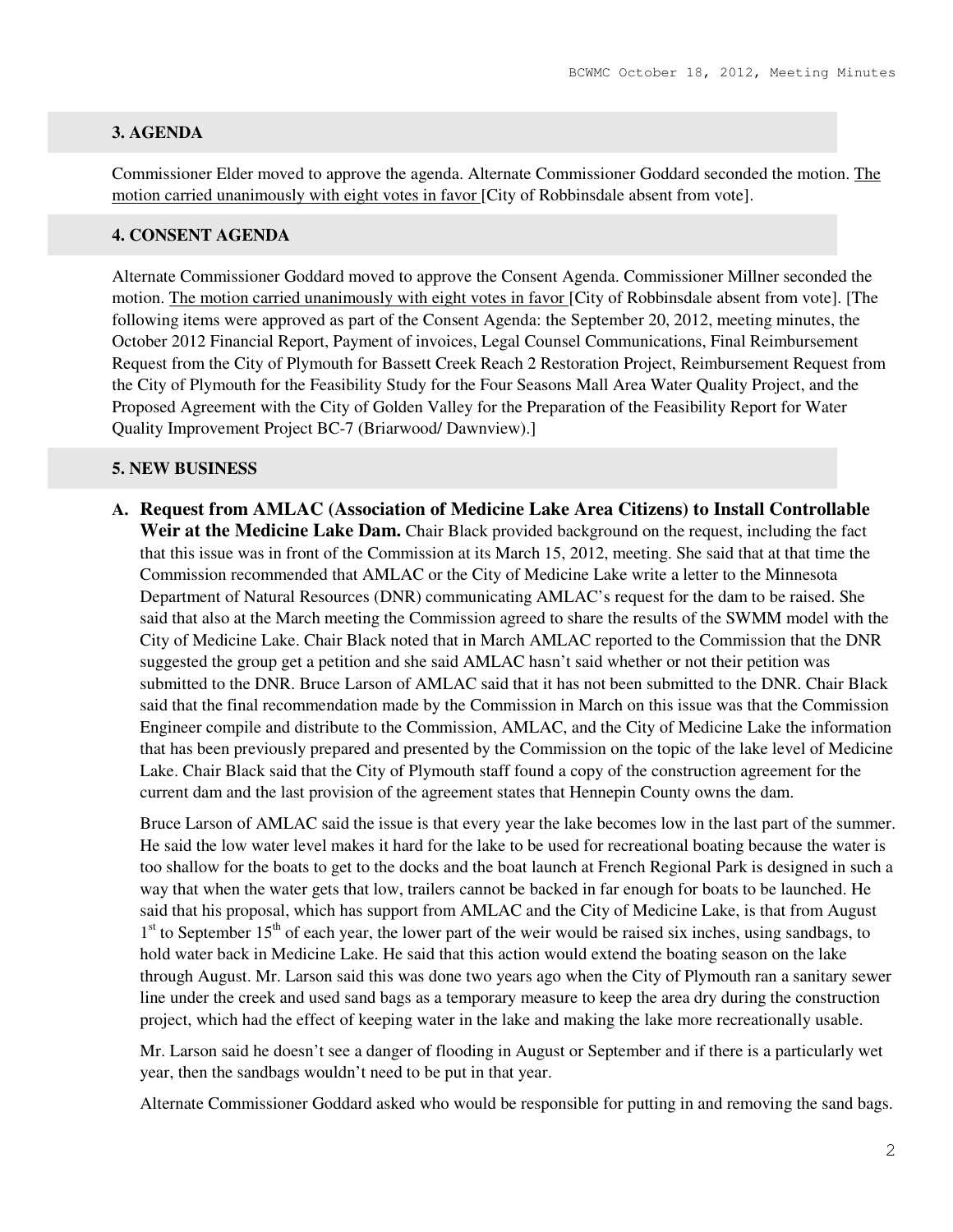Mr. Larson said he believes that he could get the City of Medicine Lake to do that work and pay for it. Commissioner Hoshal asked Mr. Larson if he has spoken with Kate Drewry of the DNR, who is the Area Hydrologist for the region that includes Medicine Lake. Mr. Larson said that he has not. Commissioner Hoshal said that in the past he had agreed to contact her to find out the process to make an alteration like the one being proposed, so he recently sent her an e-mail asking for the information and has not heard back. He said that he has expressed previously that he doesn't think it is appropriate for AMLAC to ask the Commission to consider an alteration of the dam without first going to the DNR and getting its go-ahead.

Commissioner Hoshal brought up for discussion the idea that maybe a similar issue is going on with Medicine Lake that has been happening with White Bear Lake in terms of the drawing down of the aquifer under the lake having a long-term effect on the lake level. He said that he thinks the Commission should elect to do something about this and look at it from an entire-watershed perspective. Commissioner Hoshal said the Commission should consider whether the demand on ground water in the watershed is affecting the lake level of Medicine Lake. He wondered if ground water modeling would provide any data.

Commissioner Elder raised his strong concern that the proposed temporary change in the lake level would alter the 100-year floodplain and although he understands the concerns about the recreational use of the lake, he thinks that it is the Commission's duty to maintain the floodplain. Chair Black said that one concern raised on numerous occasions is that water is leaking under or through the dam and asked if, when staff examined the dam earlier in the season, any leakage was noticed. Commissioner Hoshal said that he and Commission Engineer Jim Herbert went to the dam and didn't see any indication of water movement through or under the dam. Commission Hoshal said that he thinks it is still inconclusive and noted that a summary of the examination was provided by Mr. Herbert and is included in the meeting packet.

The discussion continued about water levels of the lake, elevations of different parts of the Medicine Lake dam, assumptions of water models, possible ground water issues affecting Medicine Lake, and evaporation. Alternate Commissioner Goddard asked if AMLAC has talked with Hennepin County about the proposal. Mr. Larson said no, the idea was to first approach the BCWMC and if there was a favorable response then AMLAC would move forward with the other groups.

Mr. Mathisen provided history on the 1960s paper TP40, which became the basis for floodplain modeling, and noted that it is being revised and will be published in January or February. He said it may provide a better long-term prognosis for lake levels.

Chair Black said that the Medicine Lake dam and a lot of homes around the lake are located in the City of Plymouth. She said the City is another jurisdiction that would need to be involved with the proposal. She said that the Plymouth City Council showed no support to the idea of having a study session on the topic of the raising of the dam. She said that the City Council's concern is the floodplain issue and the possibility of putting more homes at risk. Chair Black said that she doesn't know what the Council's opinion would be on this new proposal of a temporary raising of the dam.

Mr. LeFevere said that if any part of the structure is raised and is holding water back and then there is rain or a flood, the flooding would be greater than it would have been prior to the structure's modification. He said that any governmental entity being called on to do the modification would be reluctant because of the risk associated with it without buying the low-lying properties and buying additional easements and flooding and flowage rights, which would be an expensive undertaking. Mr. LeFevere said that if the structure is modified and flooding occurs then lawsuits could be involved. He said that some government entity would have to buy into the idea that the recreational value of the lake through making the improvements is great enough to justify that public expense. Mr. LeFevere said that this would be the process whether the modification to the structure was a temporary modification or a permanent one.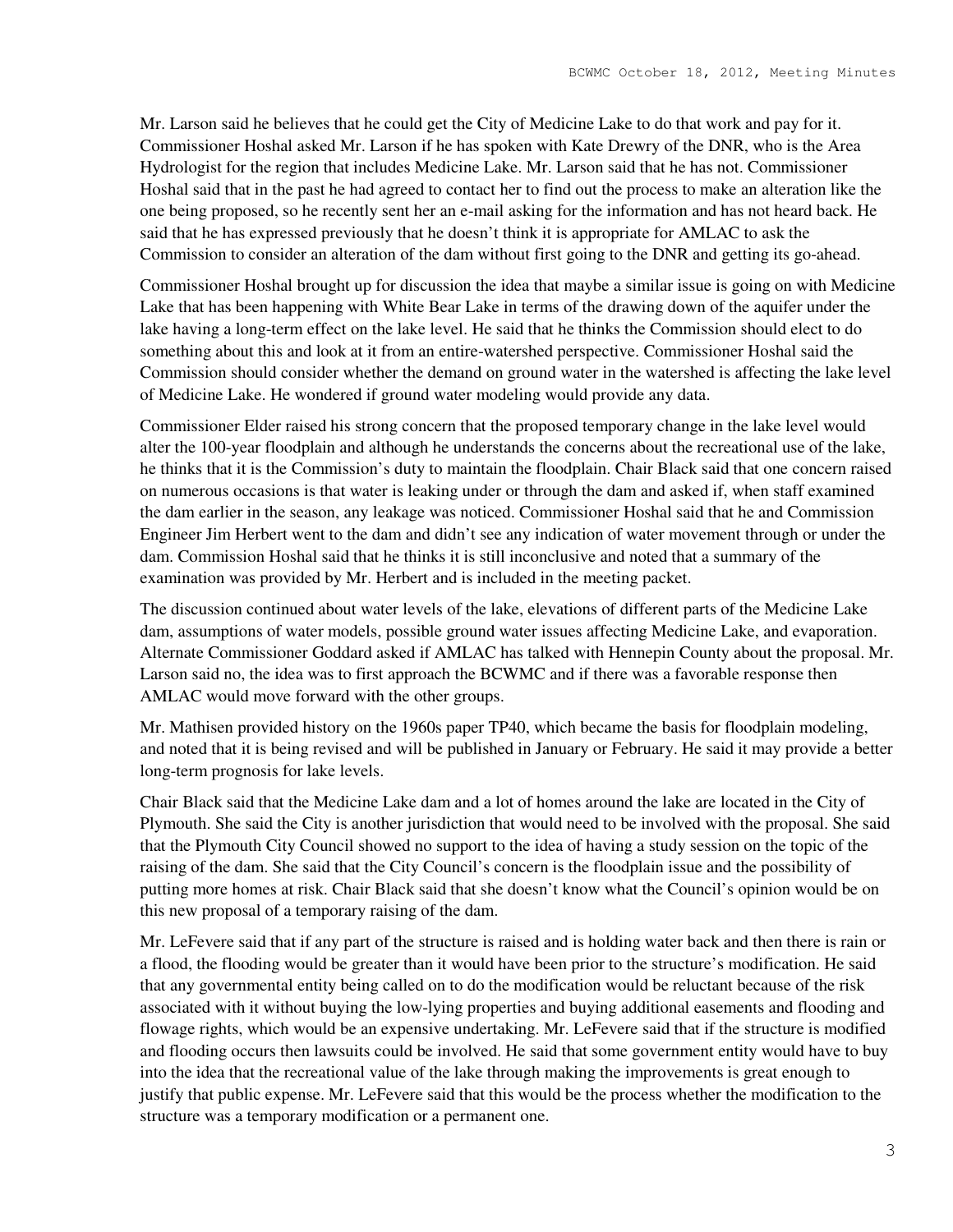Commissioner Hoshal asked if the Commission would like to see the e-mail that he sent to Kate Drewry of the DNR and any response he may receive from her. Chair Black said yes. Commissioner Elder said he recommends that the Commission encourage AMLAC to work with the cities of Plymouth and Medicine Lake as well as with Hennepin County and make it over those hurdles before a proposal comes in front of the Commission because conversations with those entities pre-empt the Commission. Chair Black concurred and said that the BCWMC does not own the dam – Hennepin County does, the dam is located in the City of Plymouth, the DNR regulates the dam and the issue is a recreational one that seems to impact the cities more than the watershed. She suggested that AMLAC raise the issue during the public forum at the next Plymouth City Council meeting and request a study session. She noted that AMLAC's communication with DNR about the proposal is vital.

**B. Update on Request from Golden Valley and New Hope for Dispute Resolution.** Mr. Oliver reported that the mayors and staff from the communities have met and are discussing the issue, which appears to be moving in a positive direction. He said that hopefully soon a report on those discussions will be ready to be provided to the Commission. Chair Black said that the item will be added to the future agenda items list and the cities can let the Commission know when they are ready for the issue to come back in front of the Commission.

#### **6. OLD BUSINESS**

- **A. Update on Search for Administrator.** Commissioner Hoschka announced that the Commission received proposals in response to its Request for Proposals, which had an October  $17<sup>th</sup>$  deadline. The Commission discussed its timeline for the next steps in the process and asked that Ms. Herbert coordinate a meeting of the Administrative Services Committee for October  $25<sup>th</sup>$  or  $26<sup>th</sup>$  to discuss the proposals.
- **B. Next Generation Watershed Management Plan.** Commissioner de Lambert said that the meeting packet contains the notes from the Plan Steering Committee's September meeting and said that Linda Loomis has volunteered to chair the Committee. The Commission listed the names of the Committee members: Linda Loomis, Jim de Lambert, Ginny Black, Wayne Sicora, Justin Riss, Lisa Goddard, Michael Welch, John O'Toole, Jeannine Clancy, Derek Asche, and Karen Chandler. Pat Byrne and Ted Hoshal volunteered to be part of the Committee. Commissioner Elder moved to appoint Linda Loomis as the Chair of the Plan Steering Committee meeting. Commissioner Millner seconded the motion. The motion carried unanimously with eight votes in favor [City of Robbinsdale absent from vote]. Commissioner Johnson moved to appoint the Plan Steering Committee members as listed. Commissioner de Lambert seconded the motion. The motion carried unanimously with seven votes in favor [City of Robbinsdale absent from vote] and one vote abstained [City of Medicine Lake].

Linda Loomis reviewed the agenda for the Committee's Monday, October  $22<sup>nd</sup>$  meeting. Chair Black reviewed the Committee's September meeting notes and the issues the Committee identified as being part of the Plan review process. Commissioner Johnson said that it sounds like groundwater is an issue that should be reviewed during the planning process. Chair Black asked that a policy review be incorporated in to the issue review process. She said that the Commission's policies should be reviewed and reaffirmed or modified.

**C. Continue Work on the Policy Manual.** Chair Black directed Ms. Herbert to incorporate the revisions to Section 3.2.2 of the draft policy manual to reflect the new "Capital Improvement Program (CIP) Flow Chart' and the "CIP Project Flow Chart." Chair Black asked for assistance from Ms. Herbert to complete work on the policy manual. Ms Herbert responded that she felt it was a lot of work and she would prefer that that the Policy Manual be part of the new administrator's responsibilities.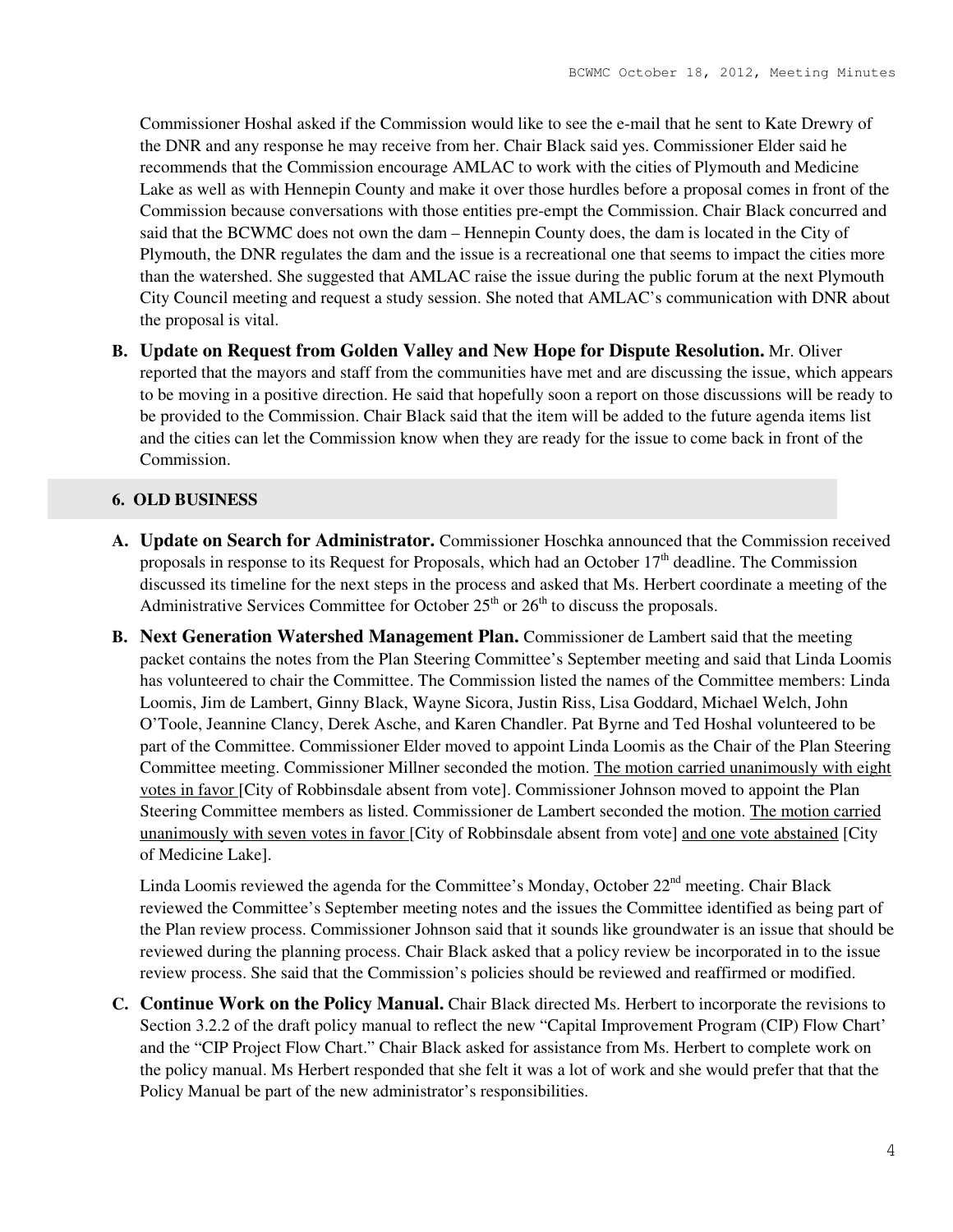## **7. COMMUNICATIONS**

#### **Chair:**

- 1. Chair Black discussed the recording of meetings and said that the Commission could think about recording its monthly meetings via the phone in the manner that the Plan Steering Committee meeting was recorded in September. Chair Black recommended that the Commission continue to use the phone recording method for its Committee meetings.
- 2. Chair Black said that she would like to have an actual name identified with projects in the materials for the Commission packets because the CIP table codes (like BC-7) don't provide enough information or any frame of reference. The Commission discussed ways the projects could be named, such as using cross streets or names of subwatersheds.
- 3. Chair Black reported on Tuesday's BWSR meeting about the Wetland Conservation Act law and rules. She said that BWSR wants comments by tomorrow and needs to provide a report to the Governor's Office by December.

## **Commissioners:**

- 1. Commissioner Hoschka reported on a recent Girl Scout event in Golden Valley where she and Linda Loomis provided watershed education.
- 2. Alternate Commissioner Goddard reported on the Water Resources Conference that took place in St. Paul earlier in the week.

[Commissioner Hoschka left the meeting].

- 3. Alternate Commissioner Goddard brought up the discussion on feasibility studies that took place last month and was reflected in the meeting minutes. She asked if there is a way that the Commission could feel like it could better direct the outcome. Chair Black said that a discussion about it could come under the Plan review process or as part of the policy manual process.
- 4. Commissioner Johnson reported on a shoreline restoration project in the City of Crystal: Memory Lane Pond Shoreline Restoration Project. He said the project was recently featured in the *Post* newspaper.
- 5. Commissioner Hoshal provided a report about the October  $9<sup>th</sup>$  West Metro Water Alliance (WMWA) meeting.
- 6. Commissioner Johnson asked the Commission to consider adding an educational component to its monthly meetings – a brief update about trends and issues in water topics.

#### **Committees:**

1. Mr. Asche noted that there are a few items on the future TAC agenda items and asked if the Commission wanted to schedule a TAC meeting. He suggested convening the TAC in December. The Commission agreed to the TAC meeting on December  $6<sup>th</sup>$ . Commissioners Elder and de Lambert volunteered to attend the TAC meeting as Commission liaisons. Ms. Chandler said that a couple of items have been brought up at Commission meetings that aren't on the future TAC agenda item. Mr. Asche confirmed that and said that those items - the ideas of revising the Commission's budget documents and of using software to provide a different structure to the Commission's CIP - maybe could be on the TAC's agenda early next year. Chair Black asked staff to add those two items to the TAC's future agenda item list and asked the TAC to bring a recommendation to the Commission at its December meeting about when the TAC should meet next.